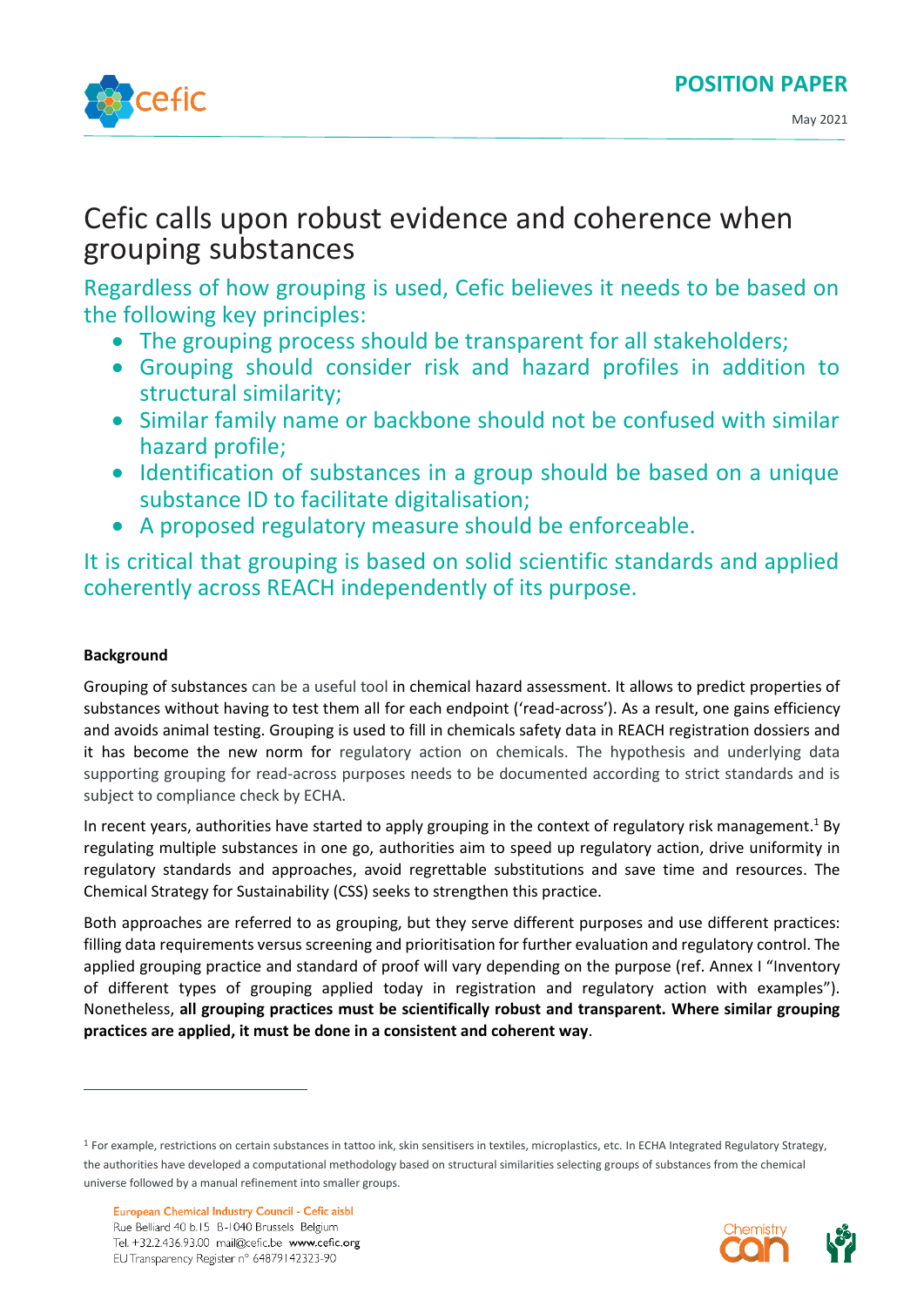

The following principles of applying grouping should be respected to create regulatory predictability and facilitate investment into chemicals<sup>2</sup>:

#### **1. Grouping process should be transparent**

In the context of regulatory action, being transparent on how and why substances are grouped together is critical.

Consultation with stakeholders should be included in the process when regulatory action involving grouping is proposed. Such consultation can be envisaged in early stages of dossier preparation, for example under the Call for Evidence. Comments provided at this stage would help refine grouping based on the expert/sector knowledge. This will make grouping evidence-based, manageable and enforceable.

### **2. Regulatory action should be achievable and enforceable**

Enforcement can be challenging as market surveillance authorities are often expected to perform checks on a high number of substances, sometimes even without appropriate test methods. In general, restrictions on groups of substances will be more difficult to enforce than restrictions on single substances.

*A case in point is the ongoing restriction process for skin sensitisers in textiles which might potentially include nearly 1000 substances. In this particular case, the ECHA Forum has stated that enforcement is difficult because of the extent of substances covered and lack of harmonised analytical test methods for certain substances.<sup>3</sup> Considering that almost 28 billion of clothing pieces circulate in the EU<sup>4</sup> , enforcing such a broad group restriction, without available test methods, is challenging if not impossible.* 

Therefore, regulatory measures based on grouping should consider further parameters for refinement that would make the measure work in practice. This becomes even more important when data generated under the Rapid Alert System (RAPEX) of the General Product Safety Directive show that even for restrictions on single substances, the level of non-compliance from imported consumer products in high. It is likely that more complex restrictions will be more difficult to enforce (skin sensitisers, microplastics, CMR in tattoo inks etc).

In cases where a restriction is solely based on hazard (e.g. restriction on skin sensitisers in textiles, leather, fur and hide), it should only include those substances where the hazard has been confirmed by authorities (for example harmonised classification in CLP Annex VI or Candidate List under REACH). For instance, during the restriction process on skin sensitising substances in textiles, leather, fur and hide, the initial idea of including self-classified substances was rejected by ECHA Committees due to possible contradictions in selfclassifications which is not manageable for industry and impossible for the authorities to implement.

# **3. Structural similarity should be complemented by hazard and risk profiles**

A clear hypothesis for grouping has to be provided. Afterwards, during assessment several aspects of similarity have to be addressed in such a way that they provide evidence to justify the hypothesis. Chemical structure<sup>5</sup> is clearly the appropriate starting point to consider when grouping substances. How to group according to structural similarity is extensively described in existing ECHA Read Across Assessment Framework (RAAF) and

<sup>&</sup>lt;sup>2</sup> Robust grouping will ensure that structurally similar alternatives that are safe are not suddenly subject to group restriction.

<sup>&</sup>lt;sup>3</sup> European Chemicals Agency: RAC and SEAC opinion on draft restriction for skin sensitisers in textiles, leather, fur and hide, pg 56: <https://echa.europa.eu/registry-of-restriction-intentions/-/dislist/details/0b0236e182446136>

<sup>4</sup> Data source EUROSTAT

<sup>5</sup> For example, presence of common functional groups.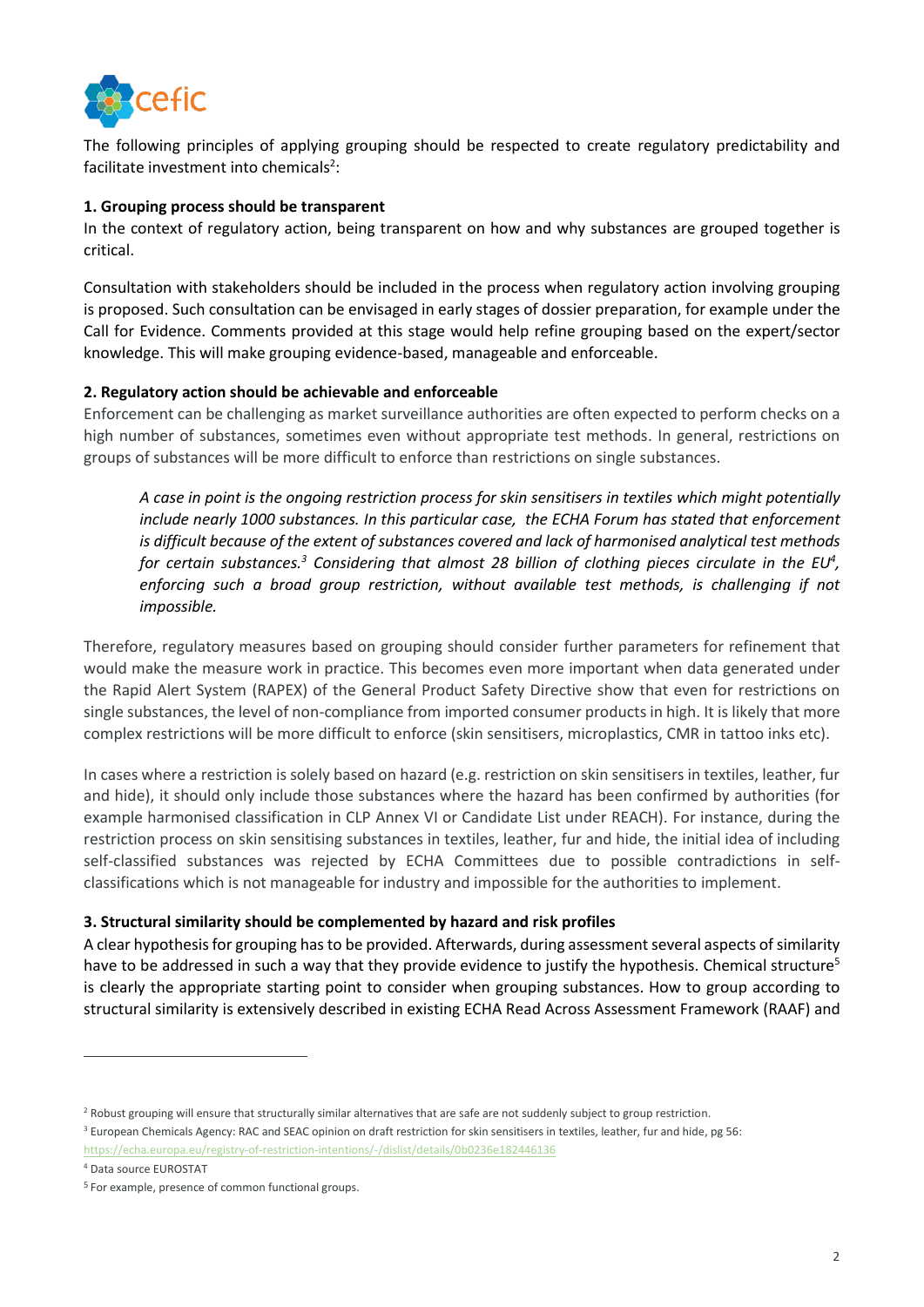

OECD guidance.<sup>6</sup> These guidance documents also describe how to "read-across" available hazard data to identify structurally related substances. Grouping of structurally related substances must be done according to these frameworks, where the purpose is registration or regulatory management.

It is important to note that structural similarity on its own cannot be conclusive. Structurally similar chemicals may have very different toxicological, ecotoxicological and physico-chemical and toxico-kinetic properties. The next step is to assess the hazard properties of the various members of the group and to identify similarities and differences within the group of structurally similar substances.

When looking into hazard profiles, priority should be given to actual robust experimental data on the substances over predicted data. In cases where there is a lack of experimental data or data of poor quality on specific substances, structure activity relationships (SAR and Quantitative SAR) can help to understand toxicological properties including, for example, acute and chronic fish toxicity. Overall, the assessment of hazard profiles should be carried out in a Weight of Evidence manner including the identification and weighting of evidence and uncertainties.

*For instance, grouping on PFAS is based on their strong and stable carbon-fluorine bond. This very broad PFAS grouping, gathering close to 4700 chemicals with quite different structural, physical and chemical properties and with a wide variety of uses, shows the complexity and questionable nature of such a broad approach. 7, 8*

### **4. Similar family name should not be confused with similar hazard profile**

Substances with a similar family name or similar chemical backbone may not necessarily present the same concern.

*For example, a recent restriction on phthalates has grouped DEHP, DBP, DIBP and BBP, which are so called "low molecular weight phthalates/LMW", based on their chemical structure and molecular weight, the same reproductive hazard (Cat 1B CLP) and a presumed common mode of action. Another phthalate, DINP is not comparable with LMW phthalates as it does not show adverse reproductive effects.<sup>9</sup> DINP is used as a substitute to DEHP because of its demonstrated performance and durability (flexible vinyl articles) and known evidence of safety. <sup>10</sup> In fact, DINP like other high molecular weight HMW phthalates does not show the same reproductive effects as LMW phthalates.* 

This example demonstrates that grouping of all phthalates for a regulatory action is not justified.

#### **5. Identification of substances in a group should be clear**

Regulatory actions targeting a group of substances need to clearly specify each substance with the relevant identifier (CAS or EC number) and other substance identity information as appropriate. Thisis needed for legal certainty and for enforcement purposes. In addition, a precise substance ID can support digitalisation and

[https://echa.europa.eu/documents/10162/13628/raaf\\_en.pdf/614e5d61-891d-4154-8a47-87efebd1851a](https://echa.europa.eu/documents/10162/13628/raaf_en.pdf/614e5d61-891d-4154-8a47-87efebd1851a)

<sup>6</sup> OECD: Grouping of chemicals: Chemical Categories and Read-Across[: https://www.oecd.org/env/ehs/risk](https://www.oecd.org/env/ehs/risk-assessment/groupingofchemicalschemicalcategoriesandread-across.htm)[assessment/groupingofchemicalschemicalcategoriesandread-across.htm;](https://www.oecd.org/env/ehs/risk-assessment/groupingofchemicalschemicalcategoriesandread-across.htm) ECHA RAAF Guidance:

<sup>7</sup> European Environment Agency: Emerging chemical risks in Europe-PFAS: [https://www.eea.europa.eu/themes/human/chemicals/emerging](https://www.eea.europa.eu/themes/human/chemicals/emerging-chemical-risks-in-europe)[chemical-risks-in-europe](https://www.eea.europa.eu/themes/human/chemicals/emerging-chemical-risks-in-europe)

<sup>8</sup> European Chemicals Agency: Hot topics-PFAS[: https://echa.europa.eu/hot-topics/perfluoroalkyl-chemicals-pfas](https://echa.europa.eu/hot-topics/perfluoroalkyl-chemicals-pfas)

<sup>9</sup> RAC opinion proposing harmonised classification and labelling DINP (page 20)[: https://echa.europa.eu/documents/10162/56980740-fcb6-6755](https://echa.europa.eu/documents/10162/56980740-fcb6-6755-d7bb-bfe797c36ee7) [d7bb-bfe797c36ee7](https://echa.europa.eu/documents/10162/56980740-fcb6-6755-d7bb-bfe797c36ee7)

<sup>&</sup>lt;sup>10</sup> Overall, this substitution process has taken over 25 years with an estimated investment by the plasticiser industry of over 6 billion Euros, with the EU regulatory processes conducted in parallel with this transition, involving relevant stakeholders.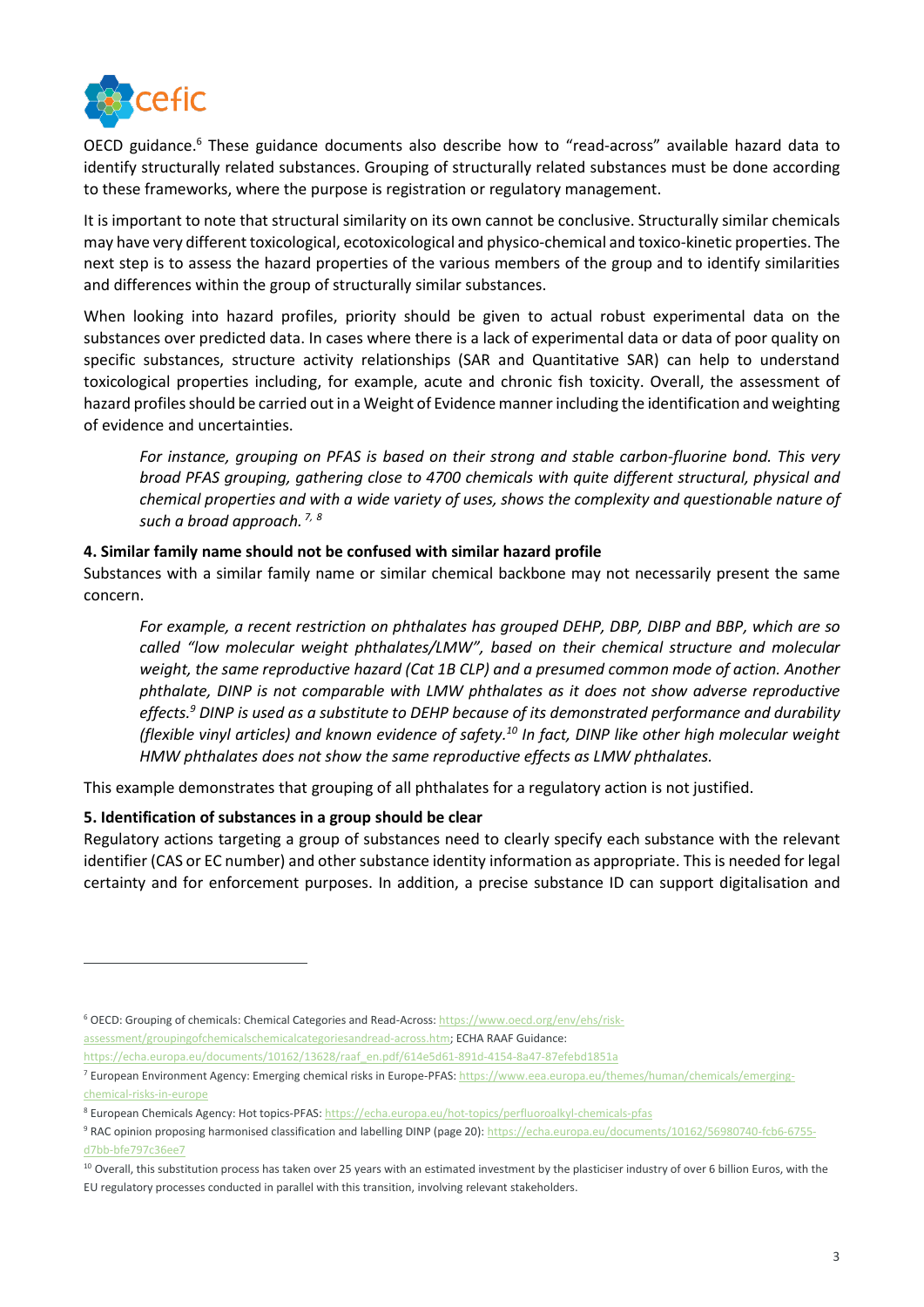

definitions of safe and sustainable by design substances planned in the EU as part of the Chemicals Strategy for Sustainability (CSS).

Authorities make use of the ECHA RAAF guidance explaining how grouping should be justified and documented in registration dossiers, with clear identification of substance by CAS/EC numbers and other substance identity information. While similar guidance does not exist for other regulatory processes, it would be beneficial to apply the guidance (with appropriate modifications) to restriction and authorisation.

# **Referring to "related substances" or broad group names is not precise enough to identify substances in the scope**.

*For instance, the Call for Evidence on Bisphenol A and structurally related bisphenols of similar concern for the environment<sup>11</sup> is too ambiguous: in this case, the only defined structural element is the presence of two phenols that are connected to each other. This leads to the potential inclusion of a large number of chemicals (minimum 20 000), which apart from the presence of two phenol moieties, cannot be considered structurally related nor have similar hazards and impact on the environment. Many of these chemicals may not be produced in significant quantities to be registered under REACH.*

The absence of clear identifiers for single substances stalls digitalisation and development of innovative digital solutions. The aim of a green and digital transition as described in the CSS is only achievable if one can make use of large data sets clearly linked to the substance ID and put it in practice such as when tracking substances in the supply chain, ensuring compliance to restrictions both for the businesses and customs authorities, etc.

**In conclusion, whether grouping for registration or regulatory action, one must ensure transparency, scientific robustness and coherence of application among all stakeholders, including regulators, across REACH processes.** 

> For more information please contact: Dunja Drmač, Chemicals Legislation (REACH) Manager, Cefic, [ddr@cefic.be](mailto:ddr@cefic.be)

> About Cefic Cefic, the European Chemical Industry Council, founded in 1972, is the voice of large, medium and small chemical companies across Europe, which provide 1.1 million jobs and account for 15% of world chemicals production.

<sup>&</sup>lt;sup>11</sup> European Chemicals Agency: Call for Evidence BPA and structurally related bisphenols of similar concern for the environment: <https://echa.europa.eu/previous-calls-for-comments-and-evidence/-/substance-rev/26502/term>